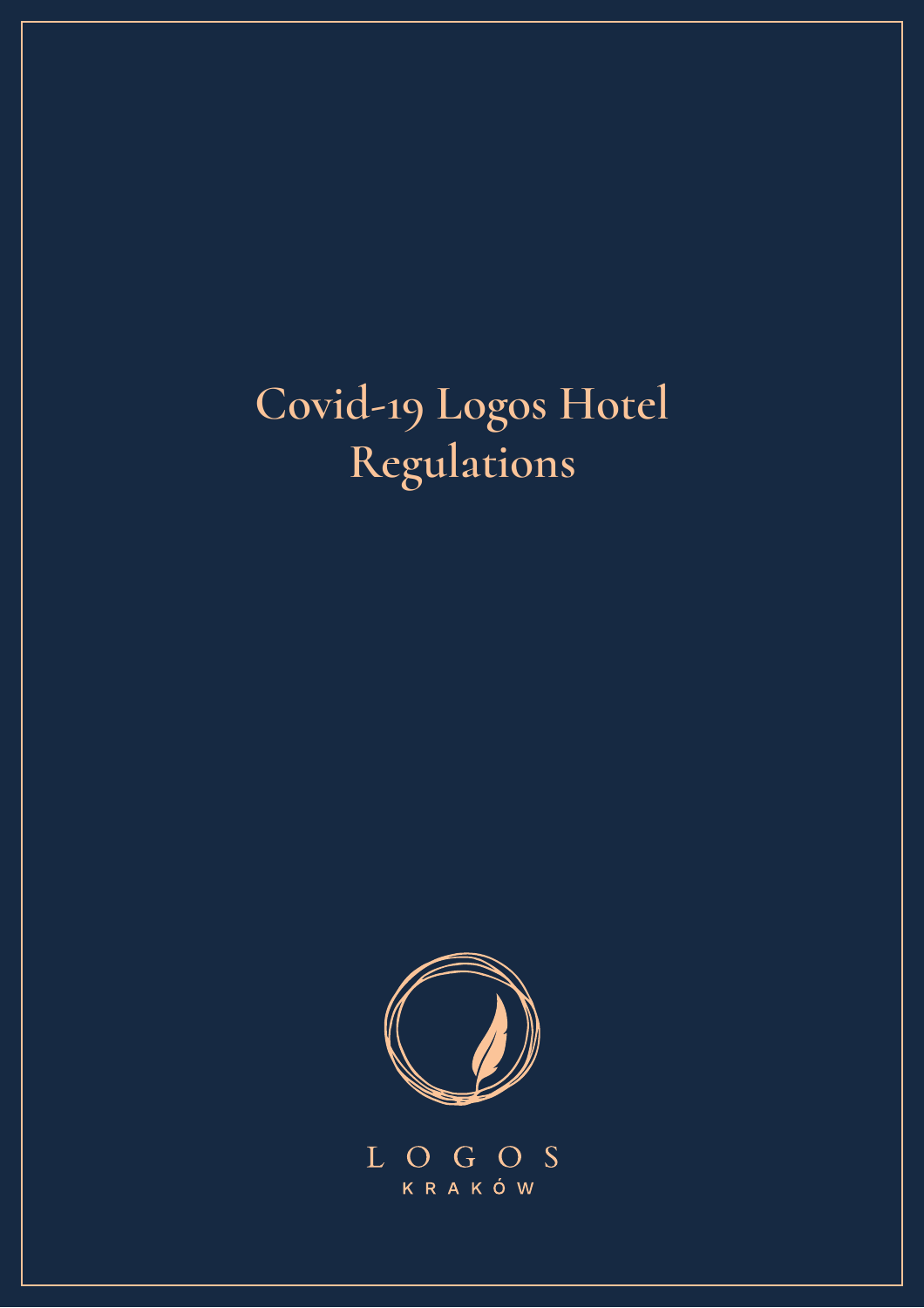### I DEFINITIONS

1. Whenever these Regulations refer to the following:

a. "Regulations" - should be understood as these regulations

b. "Logos Hotel Facility" - it should be understood as:

Biuro Turystyki ZNP LogosTour Sp. z o.o.

00-379 Warsaw, 31/33 Wybrzeże Kościuszkowskie Street

Oddział Hotel Logos, 5 Szujskiego Street, 31-123 Krakow

NIP (tax number) 676-007-89-91 REGON (National Official Business Register) 350522925-00160

c. "Guest" - it should be understood as a person who stays at the Logos Hotel as a Guest

### II GENERAL PROVISIONS

1. The Regulations define new rules of staying at the Logos Hotel relating to the Covid-19 pandemic.

2. The regulations are available to read at the Reception Desk, on the website of the Hotel and all rooms provide information on the applicable security policies and procedures.

3. The reception desk staff is obliged to inform the Guest during check-in procedure about the new security measures taken relating to COVID-19.

4. Due to the threat of COVID -19 virus, Hotel Logos has the right to suspend or limit services that may increase the threat to Guests and staff (e.g. luggage delivery service).

5. Common spaces such as Spa Area & Sauna remain closed until further notice. The above-mentioned space may be used only for the exclusive use of hotel Guests who have been accommodated together.

6. The conference rooms can be used in accordance with the current law, i.e. social distancing.

7. There is an individual room prepared (among others, equipped with personal protection equipment and disinfectant fluid) to isolate temporally a person in the event of a suspected case of COVID--19, at the Logos Hotel facility.

8. The obligation to comply with these regulations applies also to suppliers of personal protective equipment, in accordance with current law.

These regulations are aimed at

- 9.1. Ensuring the safety and health protection of Guests
- 9.2. Ensuring the safety and health protection of employees and staff
- 9.3. Ensuring safety and health protection at Hotel Logos

## III PROCEDURES TO ENSURE THE SECURITY OF GUESTS – GENERAL CONDITIONS

1. Hand sanitizer dispensers are available in the different areas of the Logos Hotel (including the reception desk, lobby area, toilets). It is recommended to use hand sanitizer as often as possible, especially after entering the Hotel facility, at the entrance to the elevators, at the reception desk and lobby area, and after leaving the toilets.

2. There are instructions demonstrating how to properly wash hands, put on and take off gloves and masks as well as how to disinfect hands properly, in sanitary and hygienic rooms.

3. There is cleaning work equipment available at the Logos Hotel facility. High-touch surfaces in the common areas such as, handrails, door handles, elevator buttons, countertops, flat surfaces, telephones, computer keyboards, as well as toilets are subject to special disinfection. These surfaces are disinfected at least once every hour.

- 4. Common areas are ventilated systematically.
- 5. After each use, hotel equipment made available to Guests is disinfected, including bikes.
- 6. Only Guests of the hotel and employees are allowed to stay on the premises.
- 7. It is recommended to reduce check-in time procedure to a minimum.

8. The Guest, thanks to the protective Plexiglass Barrier, has no direct contact with the reception staff. 9. Protective masks are available to buy at the reception desk.

10. The reception desk has immediately available the telephone numbers of sanitary epidemiological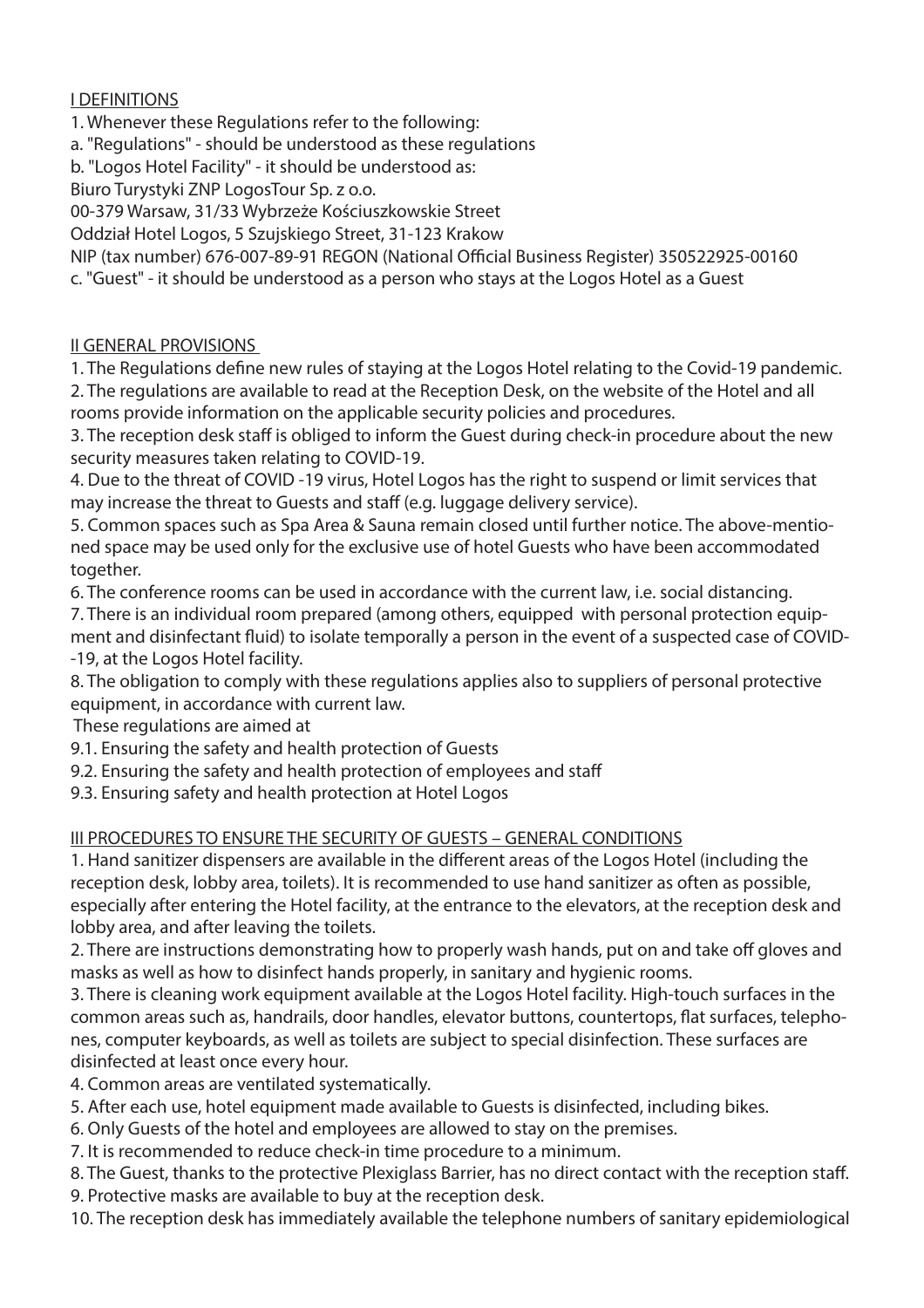#### IV PROCEDURES TO ENSURE THE SECURITY OF GUESTS – DETAILLED CONDITIONS

1. Only checked-in Guests may stay in hotel rooms and common areas.

2. The space of each room is compulsorily disinfected before checking- in, with complete disinfection of furniture and equipment available in the room, in particular the door handles, TV remote control, light switches, bedside lamps, sockets, countertops, chair backs.

3. In addition to cleaning and disinfection, the hotel room is ventilated systematically.

4. The hotel room is made available after disinfection completed, in the appropriate time interval.

5. Daily cleaning takes place only at the Guest's request, taking all necessity precautions.

6. During cleaning works, cleaning staff work with gloves and masks, and if necessary also in a disposable long-sleeved apron.

7. The bedding and towels are washed at a minimum temperature of 60 degrees Celsius with the addition of cleaning and disinfecting chemicals. The materials are washed and delivered in accordance with the sanitary regime.

8. The use of blower dryers is not recommended in hotel rooms.

### V. RESTAURANTS AND PATIO SAFETY PROCEDURES

1. There are changes of how the restaurant and patio operate. Guests staying at the Logos Hotel have the opportunity to use these spaces in accordance with applicable restrictions.

2. The restaurant and patio are opened daily from 07.00 to 22.00. All spaces are subject to disinfec-

tion, and according to restrictions, allow maintaining a physical distance between Guests.

3. Breakfast can be served in buffet style, but only if served by a waiter.

4. Hand sanitizer is available at the restaurant entrance.

5. Guests who came to the Logos Hotel together can eat at the same table.

6. All restaurant zone employees perform their duties in accordance with the restrictions. They adhere to the rules of labor welfare and industrial hygiene, and wear masks that cover the mouth and nose.

7. Guests can order Room Service from a special menu available in each room. Orders can be placed by phone via the reception desk or directly at restaurant.

8. There is a possibility to organize occasional receptions, both in the "Pod Piątką Restaurant" and the summer patio. In accordance with applicable regulations, receptions may be organized for groups up to a maximum of 150 people. During receptions, the staff work in gloves, and the waiters in masks covering the mouth and nose.

stations and medical services.

### VI EMPLOYEES AND STAFF SAFETY PROCEDURES

1. All employees are regularly trained in compliance with safety standards and procedures taken in response to COVID-19 pandemic.

2. The employees' schedule was organized in such a way that as few people as possible were present at the same time on the premises. In this way, the number of employees staying at the same time in common areas was also reduced, and rest break hours were reorganized.

3. Each employee performs his duties in disposable gloves, and cleaning staff, if necessary, also with long-sleeved aprons. Employees have access to disinfectants.

4. Reception staff is separated from the Guests by a protective Plexiglass Barrier.

5. Employees are required to comply with the following recommendations:

 - immediately after coming to work, every employee must wash their hands with soap and water, followed by disinfection of dried hands with 60% alcohol-based minimum

- every employee is required to cover the nose and mouth when performing duties. Masks and protective helmets are available to employees. The exception is the reception staff, who is separated from the Guest by a protective Plexiglass Barrier.

- employees keep a distance of 2 meters from Guests, and as far as possible from colleagues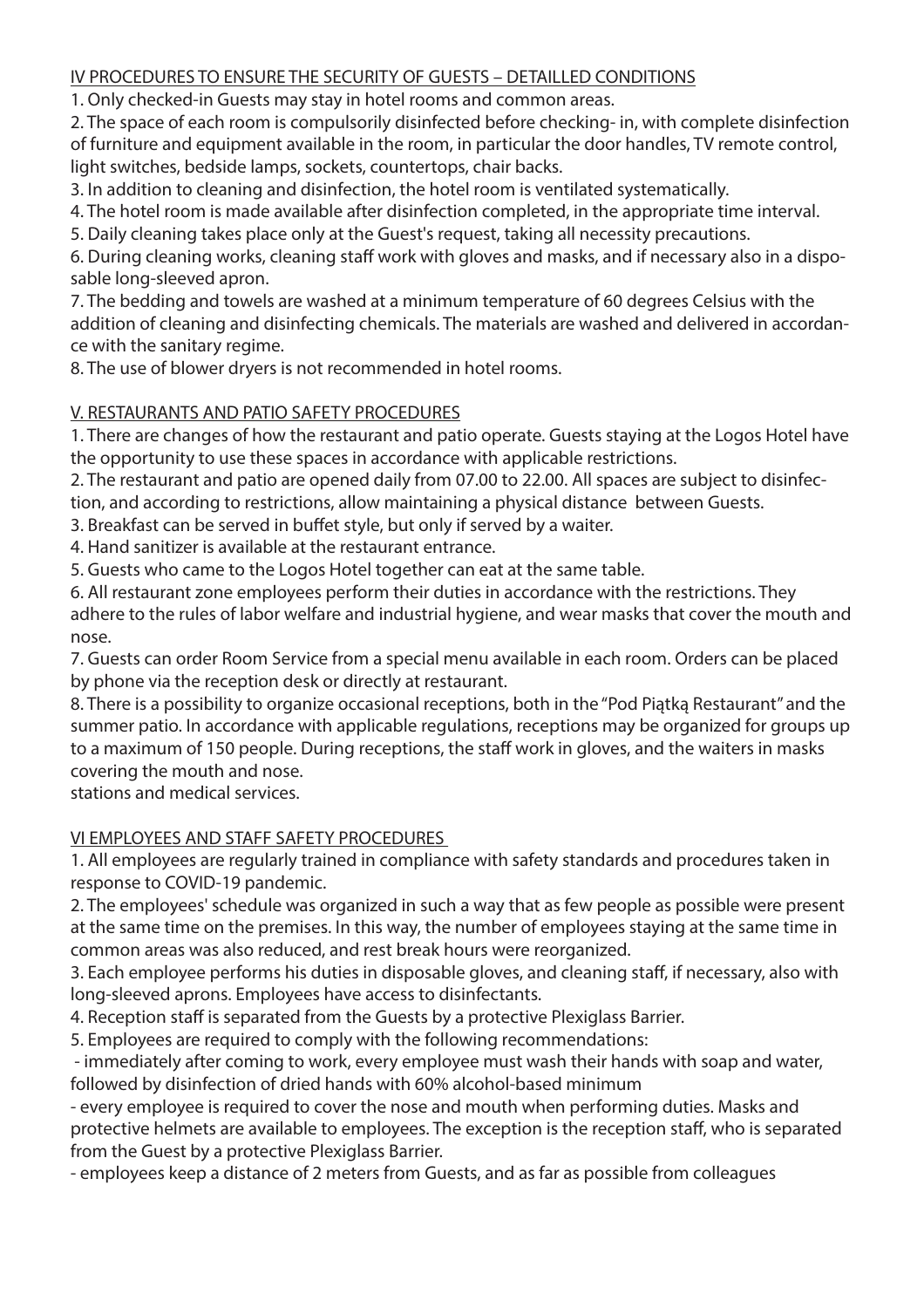- it is the employees' responsibility to monitor cleaning work performance, as well as to perform personal hygiene, frequent hand disinfection, avoid touching the face area (especially mouth and nose) and care for maintaining cleanliness at the place of work (disinfection of high-touch surfaces such as: telephone, keyboard, mouse, light switches, countertops)

- when coughing / sneezing, employees are required to cover their mouths and nose with a elbow or handkerchief, which should be immediately thrown into a closed basket, and then immediately wash and disinfect hands

- employees should avoid commuting to workplace by public transport if this is possible

6. The Logos Hotel has minimized the number of internal and employee meetings. Whenever possible, all decisions are made by phone or email. If such a situation is impossible, then all meetings are held with an appropriate physical distance, i.e. a minimum of 2 meters between the interlocutors. 7. Wherever possible, contact via telephone and email has been introduced.

8. Special care was given to employees over 60 and with underlying health conditions, who in the current situation have been removed from direct contact with Guests.

9. Section VII describes in detail the procedure of steps to follow if an employee shows symptoms of COVID-19 infection.

#### VII. PROCEDURES FOR THE SITATION WHEN AN EMPLOYEE DEVELOPS SIGNS AND SYMPTOMS INDICA-TIVE OF COVID-19

 1. All employees of the Logos Hotel were familiarized with the new regulations and implemented procedures aimed at ensuring security in response to the COVID-19 pandemic. The staff was familiar with the guidelines and obligations.

2. Employees were instructed on the procedures to be followed in the event of a suspected case of COVID-19 (they do not come to work, contact the sanitary-epidemiological station or infectious department, and in case of deterioration of health, call 999 or 112 and inform about suspected COVID-19 case)

3. While symptoms develop while performing the tasks at the workplace, the employee is obliged to cease immediately his activities. Then s/he is sent back by individual transport home. The Guests reception is suspended, and the appropriate sanitary and epidemiological station is notified, and all steps taken are the result of instructions given.

4. An employee with disturbing symptoms waits for transport in a designated room, isolated from other people.

5. An inspection is conducted in the area in which the employee has moved and stayed, followed by disinfection in accordance with applicable procedures. Additional procedures are introduced after the recommendation of the poviat sanitary inspector.

6. Employees are obliged to follow the information of the Chief Sanitary Inspector and the Minister of Health, which are available at gis.gov.pl or gov.pl/web/koronawirus/, as well as applicable law.

#### VIII. PROCEDURES FOR THE SITATION WHEN A GUEST DEVELOPS SIGNS AND SYMPTOMS INDICATIVE OF COVID-19

1. If there are clear signs of illness such as persistent cough, malaise, difficulty in breathing, the Guest cannot be allowed into the premises.

2. The Guest will be informed about the procedures (including reporting to the nearest infectious ward as soon as possible, consultation with a doctor, going there by their own transport or notifying 999 or 112)

3. If the Guest already stays in the hotel - temporary isolation in a dedicated room is taken, notification to the medical dispatcher of suspected infection case and reporting the incident to the management of the facility.

4. Actions taken aimed to determine the area in which the Guest moved and stayed, conduct routine cleaning in accordance with procedures and disinfect high-touch surfaces (door handles, handrails, handles, etc.).